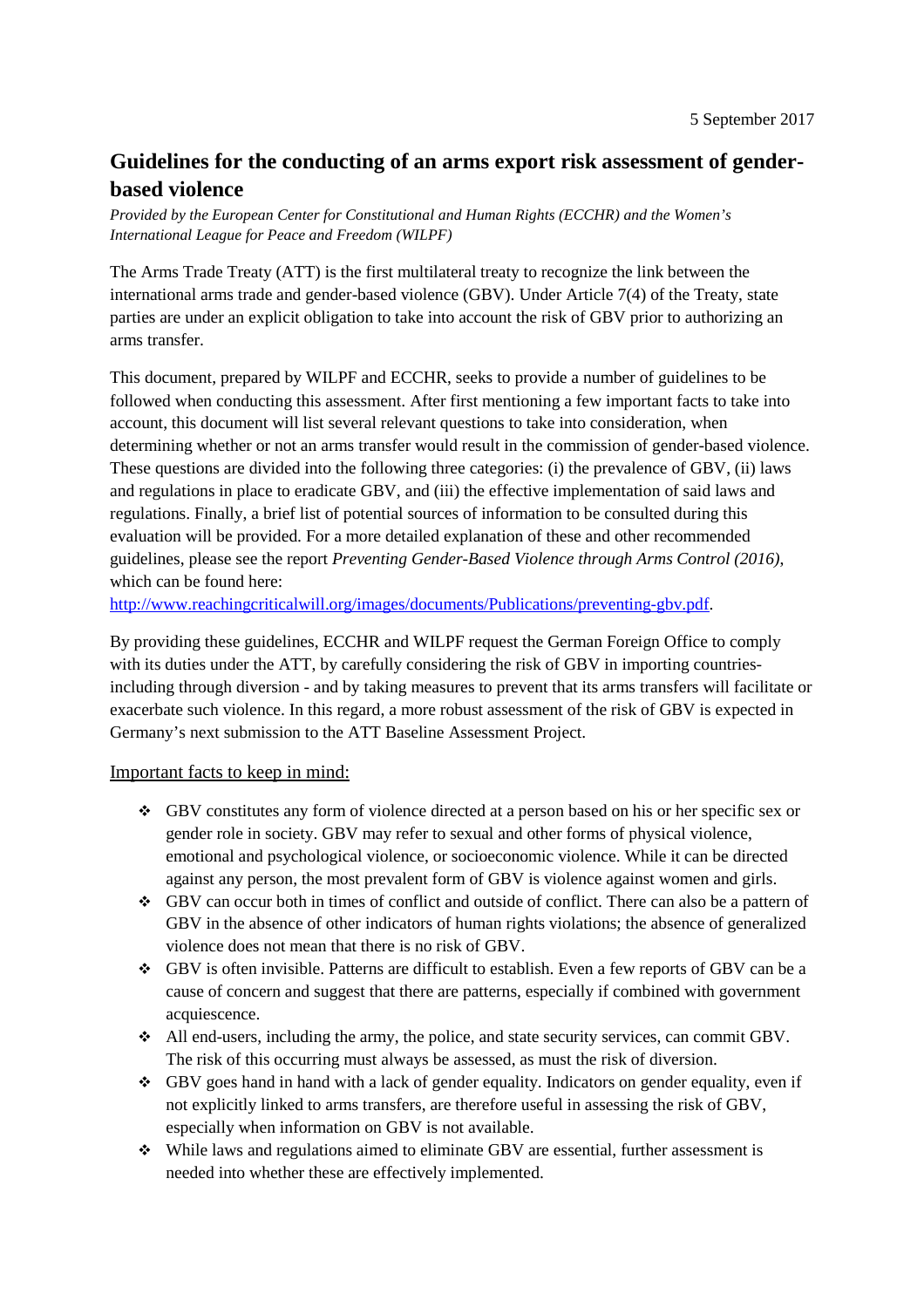## Recommended guidelines for assessing the risk of GBV:

- *1. Relevant questions to ask regarding the prevalence of GBV* 
	- What information is there to demonstrate the current and past record of the intended end-user in relation to the perpetration of GBV? Is the evidence reliable and credible?
	- Have there been reports of GBV being facilitated by the weapons listed in the application, or with other weapons in the recipient country or end destination country?
	- $\triangle$  Are there reports of sexual abuse by security officers?
	- $\div$  Have there been reports of widespread GBV in the recipient country?
	- $\div$  Have there been reports of rape?
	- $\div$  Have there been reports of women being compelled to marry the perpetrator of sexual violence as a form of traditional settlement?
	- $\div$  Have there been reports of crimes in the name of honor?
	- $\cdot \cdot$  Have there been reports of domestic violence? Is there evidence of high levels of armed violence within the home? What is the percentage of domestic homicides in the destination country committed with a gun?
	- What is the rate of female homicide in the destination country? How does it compare to the rates in other countries?
	- Have there been reports of police specifically targeting women or LGBT people?
	- $\triangle$  Are there reports of suppression of protesters or persecution or murder of women human rights defenders?
	- $\cdot \cdot$  Is there resistance to women's participation in peace processes?
- *2. Relevant questions to ask regarding the existence of laws and regulations to eradicate GBV:* 
	- $\triangle$  Are there laws, policies and implementation mechanisms in the importing states designed to prevent GBV? Is there national legislation in place prohibiting and punishing GBV?
	- Are the recipient country's national laws to protect women's and girls' human rights in line with international standards, for example the CEDAW Convention?
	- Does the destination country have laws on domestic violence? Do these laws include provisions on gun control, including for protective orders?
	- $\triangle$  Are members of security services (including police, military and private security companies) allowed to bring their service weapon home?
	- Does the destination country have laws on femicide or female homicide?
	- $\bullet$  Does the military have a code of conduct and/or action plan on sexual violence?
	- Does the military have a zero tolerance policy on sexual violence?
- *3. Relevant questions to ask regarding the effective implementation the abovementioned laws and regulations:* 
	- What has the government's response been to past incidents of GBV?
	- $\cdot$  What is the recipient's capacity to ensure that the arms or equipment transferred are used in a manner consistent with international law relevant to women's rights and are not diverted or transferred to other destinations where they might be used for serious violations of this law?
	- Do victims of GBV in the recipient country have access to health care, support systems, and complaint mechanisms?
	- $\cdot$  Is there a state of impunity with regard to those suspected of criminal responsibility for such violations?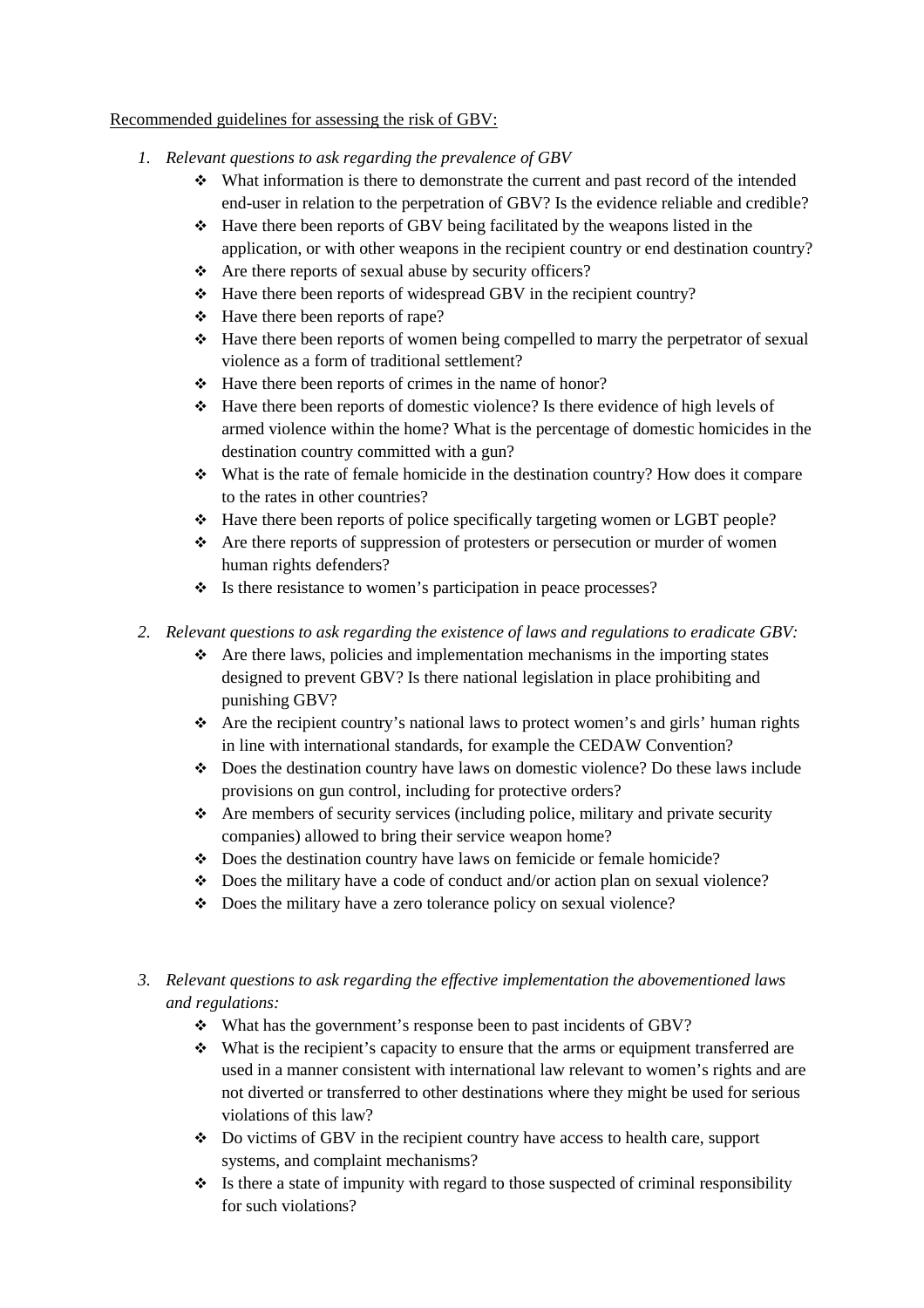- Does the recipient country educate and train its military officers, soldiers and police in the prevention of sexual and GBV?
- Do victims of police abuses have access to an effective complaint mechanism? Does its mandate include sexual violence? Are allegations of abuse taken seriously and investigated?
- Has information about and prohibition of sexual and GBV been incorporated in military doctrines, military and law enforcement manuals, rules of engagements, instructions and orders?
- Are soldiers or other military or government personnel prosecuted or held accountable for crimes of sexual and GBV within their own forces or towards the local population?
- Have requirements been put in place for military commanders to prevent and suppress sexual and GBV and to take action against those under their control who have committed acts of sexual and GBV?
- $\div$  Have mechanisms, including complaint mechanism and disciplinary and penal sanctions, been put in place to ensure accountability for acts of sexual and GBV committed by the armed forces and other arms bearers?
- $\cdot \cdot$  Have there been complaints to international human rights monitoring bodies about the importing countries non-compliance with international standards on the prevention of GBV?

## Sources of information to be consulted:

Information used for a GBV risk assessment should not be limited to government sources. Potential sources of information include:

- $\triangle$  Importing/exporting state law, policy, and extent of implementation, as well as similar information from national and international civil society;
- National implementation of UN Security Council resolution 1325 (2000) and related resolutions, including NGO shadow reports;
- Human rights reports by states and shadow reports by NGOs under the International Convention on the Elimination of Discrimination Against Women (CEDAW) and other human rights treaties and recommendations from treaty monitoring bodies;
- $\div$  Concluding observations by the UN human rights treaty monitoring bodies, including the CEDAW Committee;
- Reports and recommendations from other UN or regional human rights bodies and mechanisms, such as UN Special Rapporteurs, including the UN Special Rapporteur on violence against women, its causes and consequences
- $\triangle$  Reports from national diplomatic missions in the recipient states;
- Media reports;
- $\bullet$  Open and closed source information from international agencies in the recipient state;
- Judgments and reports by the International Criminal Court, the International Court of Justice, ad hoc tribunals, regional human rights courts, and national courts;
- $\triangleleft$  Military doctrines, manuals, and instructions;
- ICRC (International Committee of the Red Cross) reports;
- NGO reports (for example, Human Rights Watch, Amnesty International, the International Federation for Human Rights);